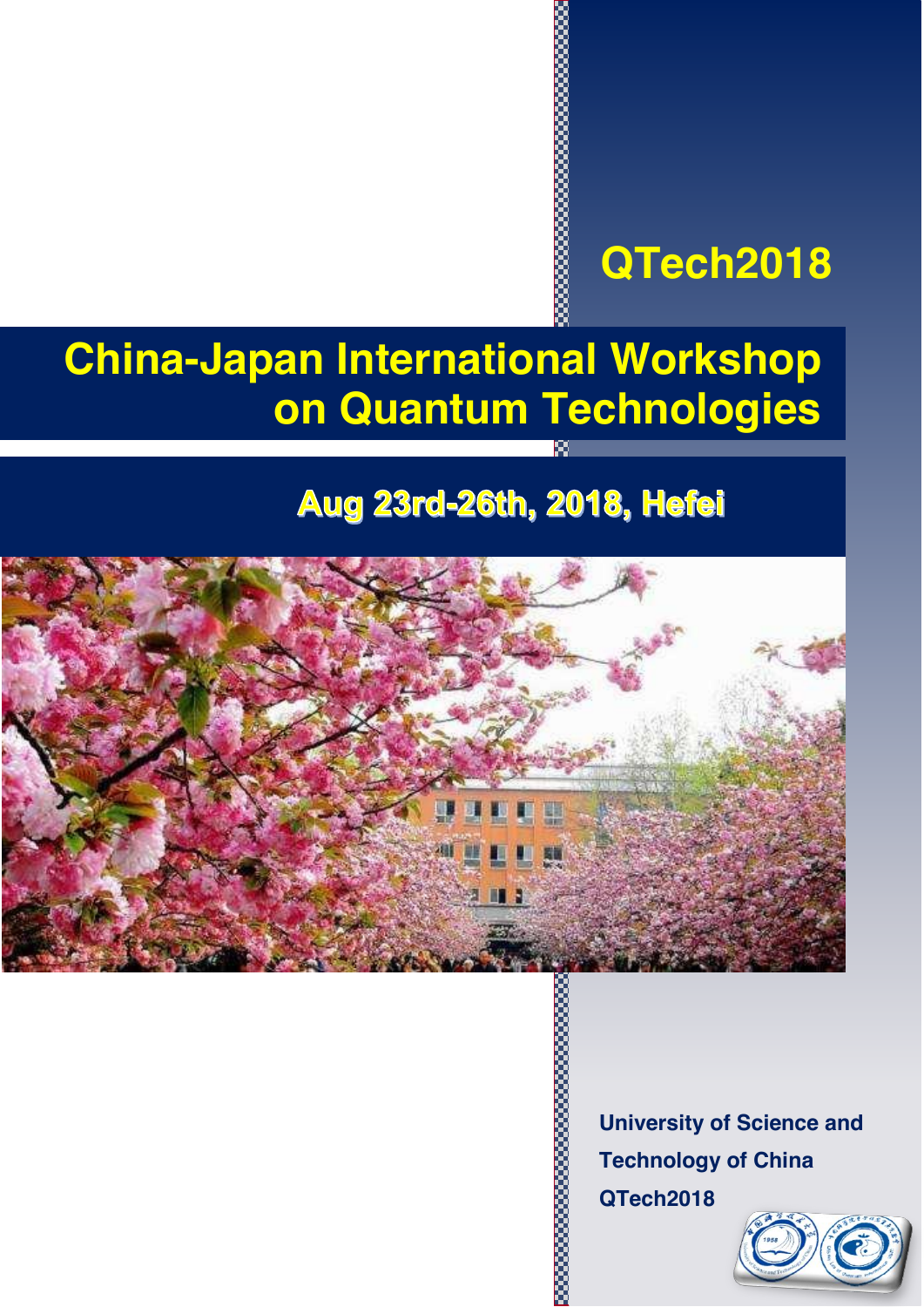## **Workshop Schedule**

### *Thursday 23th of August 2018*

8:00 – 8:30 **Opening remarks and welcome by sponsors** 8:30 – 9:00 **Jiangfeng Du** *University of Science and Technology of China Nanoscale Spectroscopy: Technology and Applications* 9:00 – 9:30 **Hideo Kosaka** *Yokohama National University Geometric spin qubits in an NV center in diamond for quantum repeaters* 9:30 – 10:00 **Hongqi Xu** *Peking University Progress in Making Quantum Devices from 2D Materials* 10:00 – 10:15 *Coffee break* 10:15 – 10:45 **Satoru Masubuchi** *The University of Tokyo Autonomous robotic searching and assembly of two-dimensional crystals to build van der Waals superlattices* 10:45 – 11:15 **Xiaosong Wu** *Peking University Intercalation, a route towards introduction of magnetism and strong electronic correlation to two-dimensional materials* 11:15 – 11:45 **Satoshi Iwamoto** *University of Tokyo Topological edge states in semiconductor-based photonic crystals* 12:00 – 13:00 *Lunch* 13:00 – 13:30 **Yongqing Li** *Institute of Physics, CAS Impurity effects on the quantum transport in 3D topological insulators* 13:30 – 14:00 **Minoru Kawamura** *RIKEN Quantum phase transition in magnetic topological insulator studied by transport measurement* 14:00 – 14:30 **Ming Xiao** *University of Science and Technology of China Semiconductor Charge Qubits* 14:30 – 14:45 *Coffee break* 14:45 – 15:15 **Takashi Nakajima** *RIKEN Quantum control of spin qubits in different encodings in a triple quantum dot* 15:15 – 15:45 **Gang Cao** *University of Science and Technology of China Tunable Hybrid Qubit in multi-electron Quantum Dot System* 15:45 – 16:15 **Peter Stano** *RIKEN Effects of an in-plane magnetic field on a quasi-2D quantum dot* 16:15 – 16:30 *Coffee break* 16:30 – 17:00 **Jianjun Zhang** *Institute of Physics, CAS Si-based quantum materials for spin qubits* 17:00 – 17:30 **Zhimin Liao** *Peking University <u>Ouantum transport in Dirac semimetal Cd<sub>3</sub>As<sub>2</sub> <i>nanowires*</u> 17:30 – 18:30 **Poster Pitches**

18:30 – **Dinner Banquet**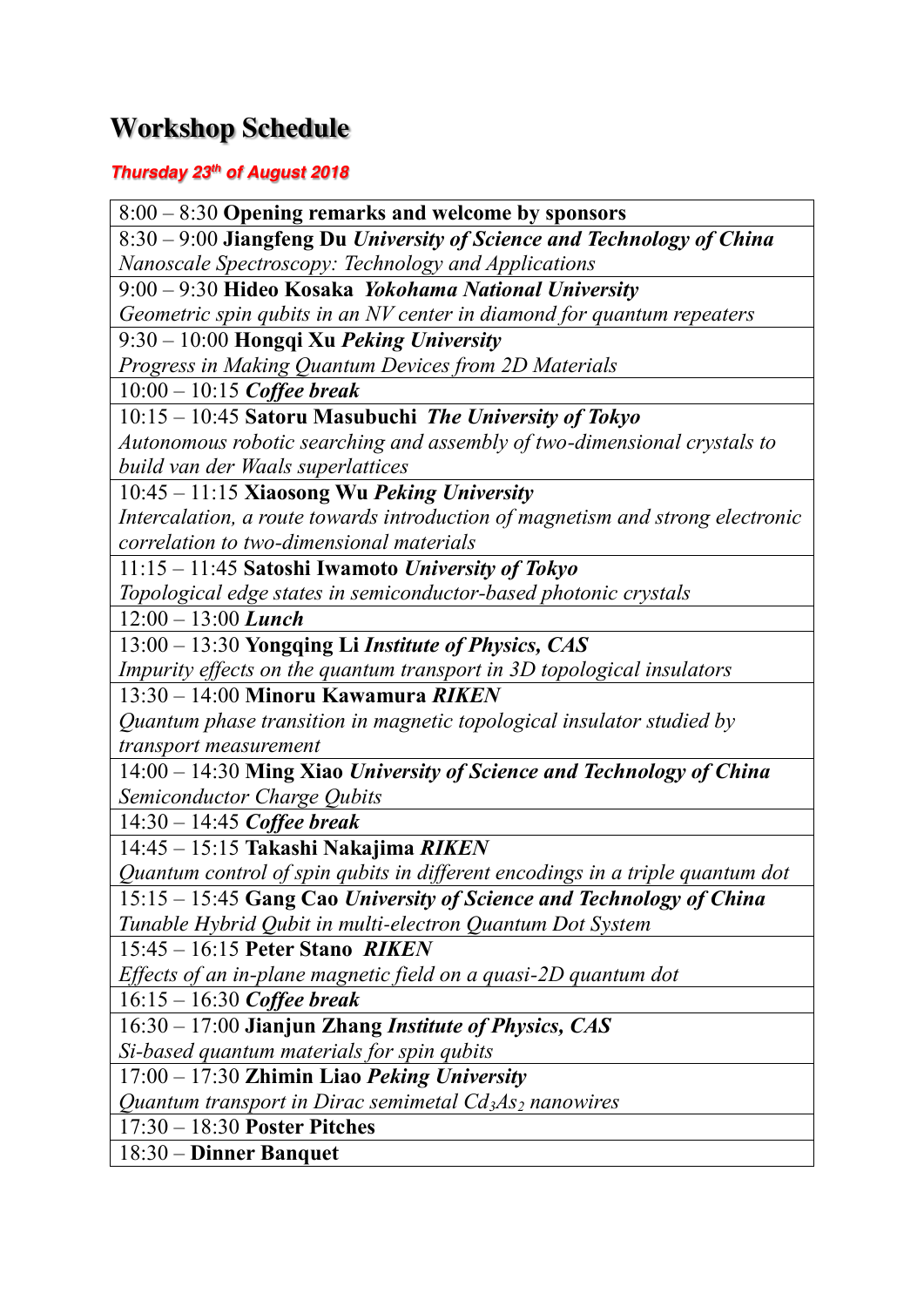### *Friday 24th of August 2018*

8:00 – 8:30 **Shiro Saito** *NTT Basic Research Laboratories Quantum sensing using superconducting circuits*

8:30 – 9:00 **Yasunobu Nakamura** *University of Tokyo Quantum magnonics in a ferromagnetic sphere*

9:00 – 9:30 **Shaoyun Huang** *Peking University*

*Anisotropic spin-orbit interaction effects of InAs and InSb nanowire quantum dots*

9:30 – 10:00 **Mingtang Deng** *State Key Laboratory of High Performance Computing*

*Majorana bound states in superconductor-semiconductor nanowires* 10:00 – 10:15 *Coffee break*

10:15 – 10:45 **Haiou Li** *University of Science and Technology of China*

10:45 – 11:15 **Akira Fujiwara** *NTT Basic Research Laboratories*

*Tunable-barrier electron pump for quantum current standards and information-to-energy converters*

11:15 – 11:45 **Kai Chang** *Institute of Semiconductors, CAS*

*Exciton insulator phase in two-dimensional semiconductors*

12:00 – 13:00 *Lunch*

13:00 – 13:30 **Masayuki Hashisaka** *NTT Basic Research Laboratories Tomonaga-Luttinger-liquid nature of quantum Hall edge excitations*

13:30 – 14:00 **Jianing Chen** *Institute of Physics, CAS Progress on Plasmonics of low Dimension Materials*

14:00 – 14:30 **Yoshiro Hirayama** *Tohoku University*

*Resistively-detected nuclear resonance and its imaging*

14:30 – 14:45 *Coffee break*

14:45 – 15:15 **Xi Lin** *Peking University*

*3/2 fractional quantum Hall plateau in a single layer two-dimensional electron gas*

15:15 – 15:45 **Guangwei Deng** *University of Electronic Science and Technology of China*

*Exploring quantum nano-mechanics using 1D/2D NEMS*

15:45– 16:45 **Lab showing around and free talking**

17:00 – **Departing to Yellow Mountain (partly)**

18:30 – **Dinner Banquet (partly)**